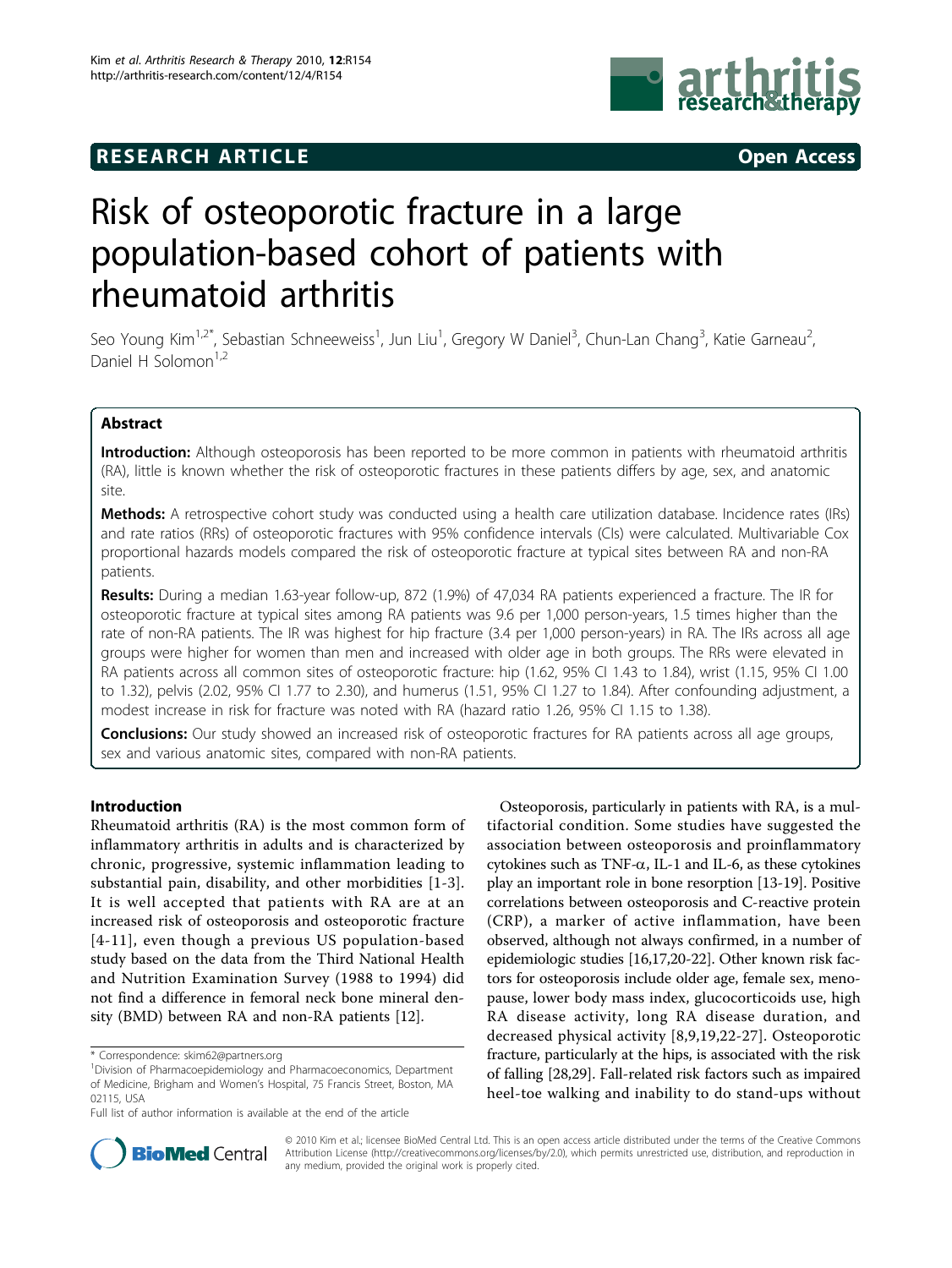arm use [\[30\]](#page-8-0) were more common in patients with RA than non-RA patients [\[24](#page-8-0)], probably related to impaired balance and poor lower limb muscle strength. In addition, RA patients have chronic polyarticular pain, which increases a risk of falls [[31\]](#page-8-0). A high prevalence of osteoporosis is observed as 50% of 925 female RA patients in a large Italian multicenter cross-sectional study had osteoporosis defined as BMD T-score lower than -2.5 in at least one region of measurement, although it might have been overestimated due to referral bias [\[23\]](#page-8-0).

Although an increased risk of osteoporosis in RA patients is well-reported, little information is available with regard to the population-based frequency of incident osteoporotic fractures in RA patients and their risks relative to different age groups, sex, anatomic site, and glucocorticoid use. We studied a very large cohort from a health care utilization database: to estimate the incidence rate (IR) of typical osteoporotic fractures among RA patients relative to age, sex and anatomic site; to assess the risk of typical osteoporotic fractures among RA compared with non-RA patients; and to evaluate the effects of rheumatoid factor (RF) and acute phase reactants on fracture risk among patients with RA.

# Materials and methods

#### Data source

We conducted a cohort study using the administrative claims data in the HealthCore Integrated Research Database (HIRD) for the period 1 January, 2001 to 30 June, 2008. This database contained longitudinal claims information including medical diagnoses, procedures, hospitalizations, physician visits, and pharmacy dispensings on more than 28 million fully-insured subscribers, with medical and pharmacy coverage, to 14 Blue Cross/Blue Shield health plans across the USA. Results for outpatient laboratory tests, including CRP, erythrocyte sedimentation rate (ESR), and RF were available on a subset of beneficiaries. No information was available on the results of BMD tests or on other radiologic procedures.

Personal identifiers were removed from the dataset before the analysis to protect subject confidentiality. Patient informed consent was, therefore, not required. This study was approved by Brigham and Women's Hospital's Institutional Review Board and Data Use Agreements were in place with HealthCore, Inc.

## Study cohort

Adults aged 18 years or older with at least two visits for RA identified with the International Classification of Diseases, Ninth Revision, Clinical Modification (ICD 9- CM) code, 714.xx, were eligible for this study. Subjects who did not have a diagnosis of RA at any time during the entire study period were eligible to be part of the non-RA cohort. From this eligible non-RA cohort, five

patients, matched on age and sex were selected for every subject with RA. The follow-up period began at the index date, defined as the date of second RA diagnosis for RA patients and the date of the first medical claim for the non-RA patients. We further required all subjects to have at least 12 months of continuous health plan eligibility before the start of follow-up. Subjects were then followed until occurrence of outcomes, loss of eligibility, end of study database, or death.

## Outcome definitions

The definitions of fracture were based on diagnoses and procedure codes contained within the study database [see Additional file [1\]](#page-7-0). We included hip, wrist, humerus, and pelvis fractures, because these are considered to be typical sites of osteoporotic fracture and can be accurately defined in administrative claims databases [\[32](#page-8-0)]. A composite of fractures at these four sites ('any osteoporotic fracture') was also considered. Patients were censored at their first fracture in the 'any osteoporotic fracture' analysis.

#### Covariates

Variables potentially related to a future fracture were assessed using the data from the 12 months prior to the index date. These variables included demographic factors (age and sex), osteoporosis-related factors (osteoporosis diagnosis, osteoporosis medications, prior fracture, BMD test, Parkinson's disease, Alzheimer's disease, prior falls, and other comorbidities), use of other medications likely to be associated with bone metabolism or fall risks (oral glucocorticoids, anticonvulsants, benzodiazepines, selective serotonin reuptake inhibitors (SSRIs), beta blockers, proton pump inhibitors, and opioids), and health care utilization factors (number of physician visits, acute care hospitalizations, and number of different medications). To quantify patients' comorbidities, we calculated the Deyo-adapted Charlson comorbidity index based on ICD-9-CM [[33,34\]](#page-8-0). The comorbidity index is a summative score, based on 19 major medical conditions including myocardial infarction, pulmonary disease, renal disease, hepatic disease, diabetes, cancer, HIV infection, etc. A score of 0 represents absence of comorbidity and a higher score indicates a greater number of comorbid conditions.

To explore a potential association between the disease status and fracture risk in patients with RA, we calculated the Claims-based Index for RA Severity (CIRAS) scores [[35](#page-8-0)], based on age, sex, number of tests for inflammatory markers, number of chemistry panels and platelet counts ordered, RF, the number of rehabilitation and rheumatology visits, and Felty's syndrome diagnosis, and examined outpatient laboratory data such as acute phase reactants (i.e., ESR or CRP) and RF levels in a subgroup of the RA cohort.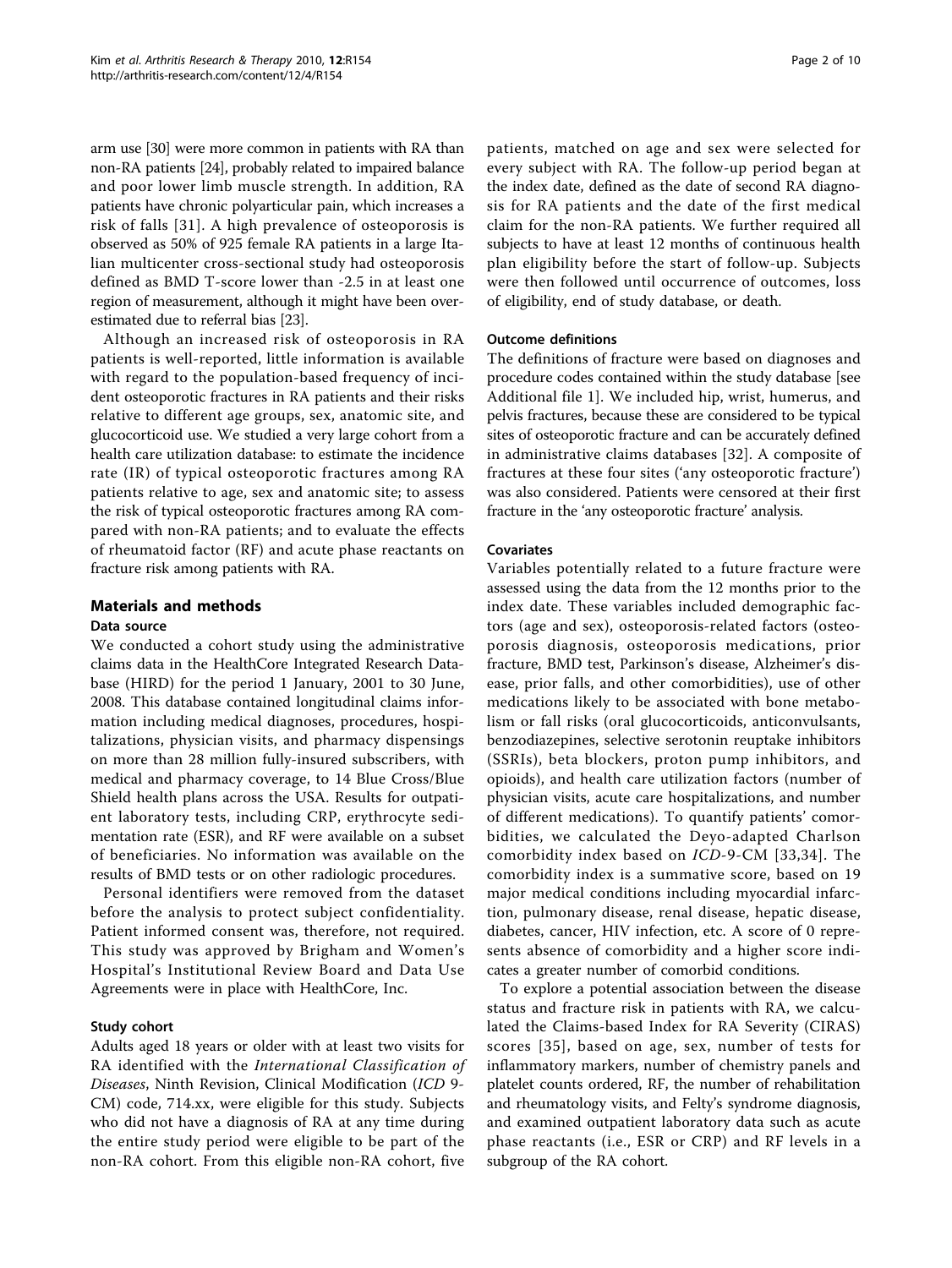## Statistical analyses

We compared the baseline characteristics between the RA and non-RA cohorts. Fracture IRs with 95% confidence intervals (CI) were calculated for all patients, and then stratified by age and sex. Rate ratios (RRs) were estimated by dividing the IR among RA patients by the IR among non-RA [[36](#page-8-0)]. Similar analyses were carried out for specific anatomic site fractures, and then stratified by baseline oral glucocorticoid use. Finally, to adjust for potential confounders, separate Cox proportional hazard models were used to compare the risks for any fracture and fracture at each site among RA patients with those in non-RA patients. Additional Cox proportional hazard models focused on the risks relative to age and sex. Finally, we conducted subgroup analyses to examine whether positive RF and elevated acute phase reactants, either ESR or CRP, increased a risk of fracture in RA patients. All analyses were performed using SAS 9.1 Statistical Software (SAS Institute Inc., Cary, NC, USA).

# Results

## Cohort selection

There were more than 28.7 million potentially eligible subjects in the study database. Figure 1 displays our cohort selection process. There were initially 167,161 subjects with at least one RA diagnosis and approximately 28.5 million subjects with no RA diagnosis at any time during the entire study period. Subsequently, 93,328 patients with at least one RA diagnosis, representing 0.32% of the potentially eligible population, and 9.2 million subjects with no RA diagnosis at any time during the study period met our eligibility criteria. We then matched 92,827 RA patients to 921,715 non-RA subjects by age, sex, plan type, calendar year, and state with a 1:10 ratio. After requiring a minimum of 12 months of eligibility prior to two physician visits for RA, the number of RA patients dropped to 47,034. Our final study cohort includes 47,034 RA patients and 235,170 non-RA patients matched on age and sex with a 1:5 ratio. The median follow-up time was 1.63 years for RA patients and 1.64 years for non-RA patients, accounting for 91,315 person-years in RA subjects and 488,929 person-years in non-RA patients.

## Patient characteristics

Baseline characteristics of the age- and sex-matched cohorts were compared (Table [1\)](#page-3-0). The median age was 55 years and 73% were women in both cohorts. Substantial differences across almost all other baseline characteristics were observed between the cohorts, with the prevalence of fracture risk factors much more common in RA patients than non-RA subjects. A recorded diagnosis of osteoporosis, comorbidity, oral glucocorticoid use, and health care utilization including physician visits

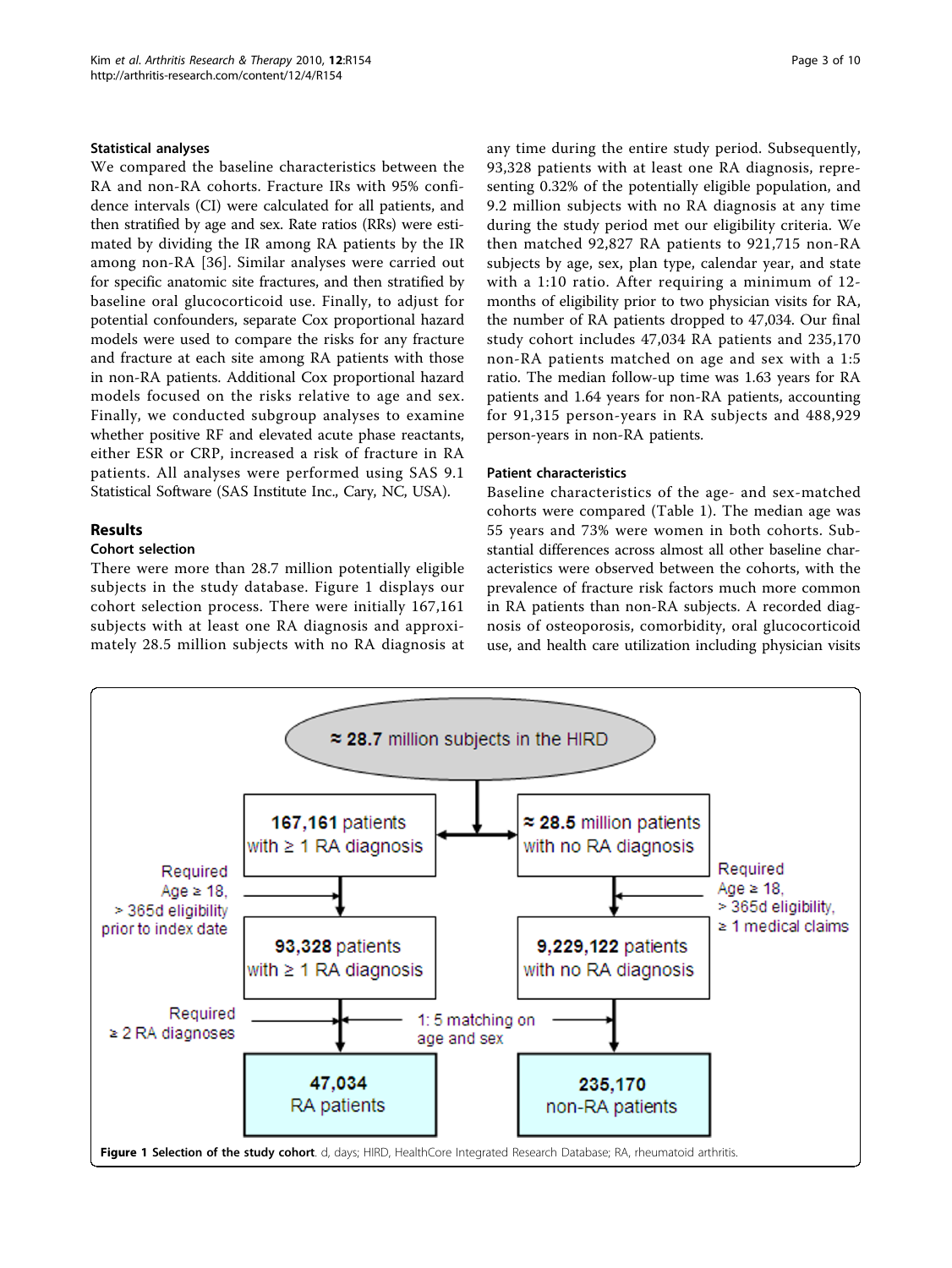<span id="page-3-0"></span>

|                                   | Table 1 Baseline characteristics of the study cohort |
|-----------------------------------|------------------------------------------------------|
| 12 months prior to the index date |                                                      |

|                                  | <b>RA</b> patients<br>$(n = 47,034)$ | Non-RA<br>patients <sup>§</sup><br>$(n = 235, 170)$ |
|----------------------------------|--------------------------------------|-----------------------------------------------------|
| Demographic                      |                                      |                                                     |
| Age, years                       | 55 (46-64)                           | 55 (46-64)                                          |
| Sex, female                      | 34,169 (73)                          | 170,845 (73)                                        |
| Osteoporosis-related             |                                      |                                                     |
| Osteoporosis diagnosis           | 8,385 (18)                           | 16,724(7)                                           |
| Osteoporosis medication          | 5,634 (12)                           | 14,067(6)                                           |
| Prior fracture                   | 413 (0.9)                            | 1,322 (0.6)                                         |
| Bone mineral density test        | 5,802 (12)                           | 13,307 (6)                                          |
| Parkinson's disease              | 177(0.4)                             | 718(0.3)                                            |
| Alzheimer's disease              | 156(0.3)                             | 752 (0.3)                                           |
| Prior fall                       | 609 (1)                              | 2351 (1)                                            |
| At least one comorbidity         | 39,259 (83)                          | 53,299 (23)                                         |
| Comorbidity index *              | $1(1-2)$                             | $0(0-0)$                                            |
| CIRAS score                      | $5.2(3.7-6.9)$                       | $3.6(2.9-4.3)$                                      |
| <b>Medication use</b>            |                                      |                                                     |
| Oral glucocorticoids             | 18,222 (39)                          | 15,342 (7)                                          |
| Anticonvulsants                  | 3,703(8)                             | 7,795(3)                                            |
| Benzodiazepines                  | 8,362 (18)                           | 25,754 (11)                                         |
| <b>SSRIs</b>                     | 7,289 (16)                           | 22,920 (10)                                         |
| Beta-blockers                    | 6,520 (14)                           | 25,166 (11)                                         |
| Proton pump inhibitors           | 9,415 (20)                           | 19,859 (8)                                          |
| Opioids                          | 22,049 (47)                          | 54,204 (23)                                         |
| <b>Health care utilization</b>   |                                      |                                                     |
| Number of physician visits       | $8(5-14)$                            | $2(0-6)$                                            |
| Hospitalizations                 | 8,894 (19)                           | 25,131(11)                                          |
| Number of all prescription drugs | $8(4-13)$                            | $3(0-7)$                                            |

Data are expressed as number (%) or median (interquartile range); <sup>§</sup> 1:5 matched on age and sex. \*, Charlson-Deyo Comorbidity Index [\[33](#page-8-0)]; a score of 0 represents absence of comorbidity and higher scores indicate a greater burden of comorbidity.

CIRAS, Claims-based Index for RA Severity; RA, rheumatoid arthritis; SSRI, selective serotonin reuptake inhibitor.

and hospitalization were more commonly noted in patients with RA.

#### Incidence rates of any fracture

During the study follow-up, 3,968 patients (1.4%) of the study population experienced a fracture. As shown in Table [2,](#page-4-0) the IR of fracture at any of the four sites (wrist, humerus, hip, and pelvis) among RA patients was 9.6 per 1,000 person-years and 1.5 times higher than that of non-RA patients (6.3 per 1,000 person-years). The RRs of experiencing any osteoporotic fractures among RA patients compared with non-RA ranged from 1.35 (above age 85 years) to 2.13 (age between 65 and 74 years). Similar age trends were observed in the stratified analyses by sex.

#### Incidence rates of fracture by anatomic sites

Site-specific fracture IRs were calculated for hip, wrist, humerus, and pelvis (Table [3\)](#page-5-0). Among the RA patients, humerus fracture had the lowest IR (1.6 per 1,000 person-years) and hip fracture the highest (3.4 per 1,000 person-years). The IR for humerus fracture was also lowest (1.0 per 1,000 person-years) among non-RA patients, but the IR for wrist fracture was the highest (2.2 per 1,000 person-years). Among women with RA, the highest IR was noted for pelvis fracture (4.0 per 1,000 person-years). The fracture IR at hip was 3.8 per 1,000 person-years. In male RA patients, the fracture IR was 2.4 per 1,000 person-years at hip and 1.5 per 1,000 person-years at pelvis. The RRs were elevated across all anatomic sites for both men and women, ranging from 1.12 to 2.05, except those for wrist fracture for both men and women, and humerus fracture for men.

#### Adjusted risks of fracture among patients with RA

All the variables listed in Table 1 were adjusted by fitting multivariable Cox proportional hazards models. The adjusted hazard ratio (HR) for any fracture was 1.26 (95% CI 1.15 to 1.38) in RA patients compared with non-RA. Age, female sex, osteoporosis drugs, SSRIs, anticonvulsants, and opioids, history of Parkinson's disease, prior fall and fracture, and hospitalization, numbers of physician visits and prescription drugs, and the comorbidity index were independently associated with an increased risk of fracture [see Additional file [2](#page-7-0)]. Prior use of oral glucocorticoids also increased a risk of osteoporotic fracture (HR 1.15, 95% CI 1.03 to 1.27). Furthermore, the adjusted HRs were consistently elevated in RA patients across all age and sex groups (Figure [2](#page-6-0)). Additional multivariable Cox regression analyses (Figure [3\)](#page-6-0) showed increased HRs associated with RA for fractures at the hip (1.44, 95% CI 1.24 to 1.67) and pelvis (1.41, 95% CI 1.20 to 1.66), but not for humerus (1.26, 95% CI 1.00 to 1.58) or wrist fractures (1.03, 95% CI 0.86 to 1.23).

#### Subgroup analyses on laboratory data

Subgroup analyses examined the effect of RF ( $n = 7,016$ , 15%) and acute phase reactants ( $n = 10,309, 22%$ ) on fracture risk among the RA patients with these laboratory data available. Positive RF (adjusted HR, 1.39, 95% CI 0.78 to 2.49) and elevated acute phase reactants (adjusted HR 1.30, 95% CI 0.85 to 1.99) were associated, although not statistically significant, with an increased fracture risk among the patients with RA after multivariable adjustment in Cox models. Prior use of oral glucocorticoids also increased risk of osteoporotic fracture among the patients in this subgroup analysis (adjusted HR 1.36, 95% CI 0.86 to 2.14).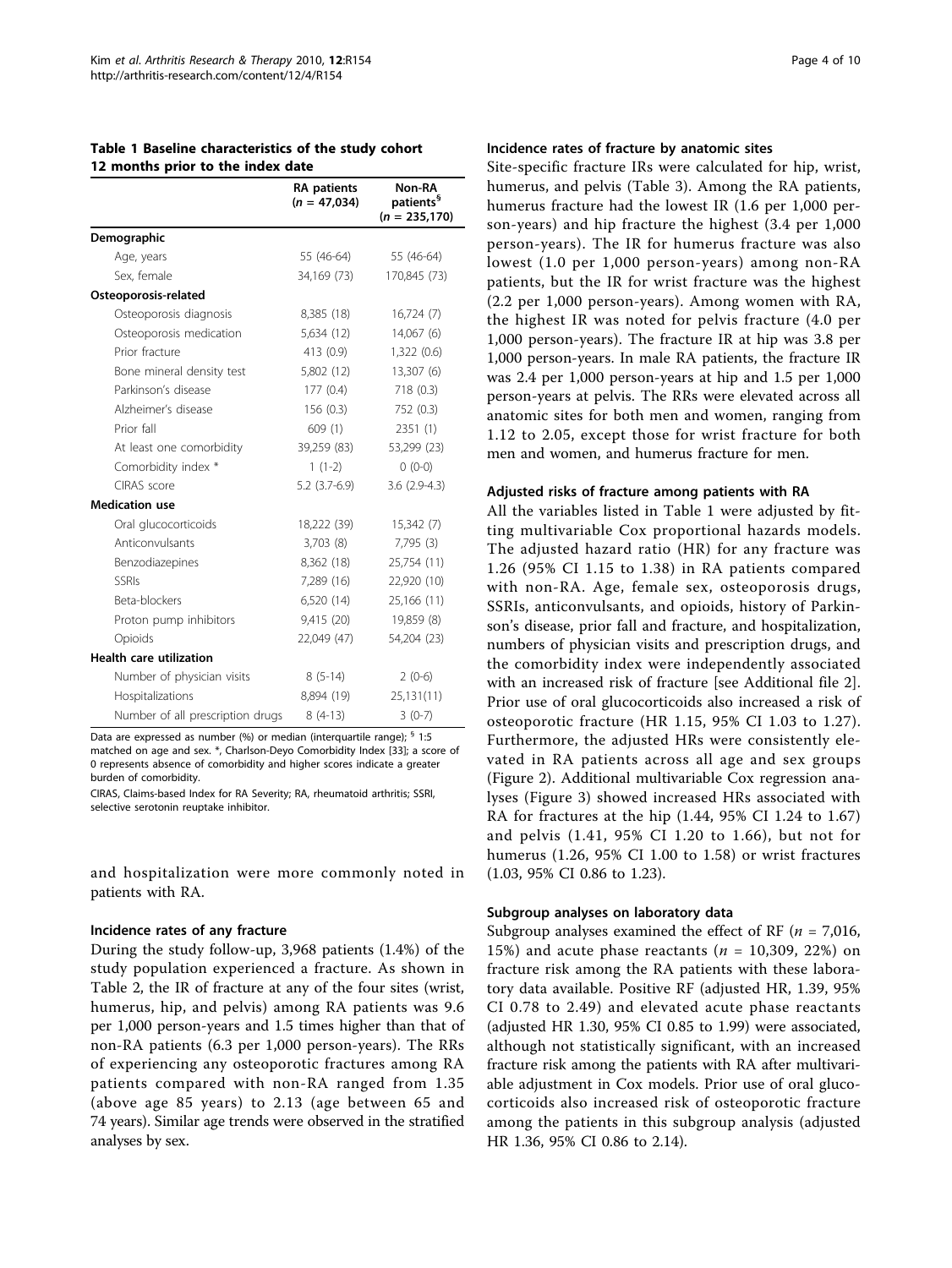| Age (years) |              | <b>RA</b> patients |                         | Non-RA patients <sup>§</sup> |              |                         |                          |
|-------------|--------------|--------------------|-------------------------|------------------------------|--------------|-------------------------|--------------------------|
|             | Fractures, N | Person-years       | IR<br>(95% CI)          | Fractures, N                 | Person-years | IR<br>(95% CI)          | RR <sup>+</sup> (95% CI) |
| All         |              |                    |                         |                              |              |                         |                          |
| All ages    | 872          | 91,315             | 9.6<br>$(8.9 - 10.2)$   | 3,096                        | 488,929      | 6.3<br>$(6.1 - 6.6)$    | 1.51<br>$(1.40 - 1.63)$  |
| < 50        | 92           | 31,458             | 2.9<br>$(2.3 - 3.5)$    | 285                          | 164,629      | 1.7<br>$(1.5 - 1.9)$    | 1.69<br>$(1.34 - 2.14)$  |
| 50-64       | 225          | 39,376             | 5.7<br>$(5.0 - 6.5)$    | 769                          | 203,945      | 3.8<br>$(3.5 - 4.0)$    | 1.51<br>$(1.30 - 1.75)$  |
| 65-74       | 186          | 11,278             | 16.5<br>$(14.1 - 18.9)$ | 504                          | 65,018       | 7.8<br>$(7.1 - 8.4)$    | 2.13<br>$(1.80 - 2.52)$  |
| 75-84       | 236          | 7,043              | 33.5<br>$(29.2 - 37.8)$ | 900                          | 41,385       | 21.8<br>$(20.3 - 23.2)$ | 1.54<br>$(1.33 - 1.78)$  |
| $85+$       | 133          | 2,160              | 61.6<br>$(51.1 - 72.1)$ | 638                          | 13,952       | 45.7<br>$(42.2 - 49.3)$ | 1.35<br>$(1.12 - 1.63)$  |
| Women       |              |                    |                         |                              |              |                         |                          |
| All ages    | 742          | 66,785             | 11.1<br>$(10.3 - 11.9)$ | 2,653                        | 355,094      | 7.5<br>$(7.2 - 7.8)$    | 1.49<br>$(1.37 - 1.62)$  |
| $<\,50$     | 73           | 23,267             | 3.1<br>$(2.4 - 3.9)$    | 197                          | 121,361      | 1.6<br>$(1.4 - 1.9)$    | 1.94<br>$(1.48 - 2.54)$  |
| 50-64       | 180          | 28,631             | 6.3<br>$(5.4 - 7.2)$    | 652                          | 145,980      | 4.5<br>$(4.1 - 4.8)$    | 1.41<br>$(1.20 - 1.66)$  |
| 65-74       | 166          | 8,006              | 20.7<br>$(17.6 - 24)$   | 436                          | 45,729       | 9.5<br>$(8.6 - 10.4)$   | 2.18<br>$(1.82 - 2.61)$  |
| 75-84       | 204          | 5,153              | 39.6<br>$(34.2 - 45)$   | 780                          | 30,532       | 25.6<br>$(23.8 - 27.3)$ | 1.55<br>$(1.33 - 1.81)$  |
| $85+$       | 119          | 1,768              | 67.3<br>$(55.2 - 79.4)$ | 588                          | 11,492       | 51.2<br>$(47.0 - 55.3)$ | 1.32<br>$(1.08 - 1.61)$  |
| Men         |              |                    |                         |                              |              |                         |                          |
| All ages    | 130          | 24,530             | 5.3<br>$(4.4 - 6.2)$    | 443                          | 133,835      | 3.3<br>$(3.0 - 3.6)$    | 1.60<br>$(1.32 - 1.95)$  |
| < 50        | 19           | 8,231              | 2.3<br>$(1.3 - 3.4)$    | 88                           | 43,268       | 2.0<br>$(1.6 - 2.5)$    | 1.14<br>$(0.69 - 1.87)$  |
| 50-64       | 45           | 10,745             | 4.2<br>$(3.0 - 5.4)$    | 117                          | 57,965       | 2.0<br>$(1.7 - 2.4)$    | 2.07<br>$(1.47 - 2.92)$  |
| 65-74       | 20           | 3,272              | 6.1<br>$(3.4 - 8.8)$    | 68                           | 19,289       | 3.5<br>$(2.7 - 4.4)$    | 1.73<br>$(1.05 - 2.85)$  |
| 75-84       | 32           | 1,890              | 16.9<br>$(11.1 - 22.8)$ | 120                          | 10,853       | 11.1<br>$(9.1 - 13.0)$  | 1.53<br>$(1.04 - 2.26)$  |
| $85+$       | 14           | 392                | 35.8<br>$(17.0 - 54.5)$ | 50                           | 2,460        | 20.3<br>$(14.7 - 26.0)$ | 1.76<br>$(0.97 - 3.18)$  |

<span id="page-4-0"></span>

|  |  | Table 2 Incidence rates of any osteoporotic fractures* for study population, by age and sex |
|--|--|---------------------------------------------------------------------------------------------|
|--|--|---------------------------------------------------------------------------------------------|

Rates are shown per 1,000 person-years.

 $^{\$}$ , 1:5 matched on age and sex;  $*$ , includes incident fractures of hip, wrist, pelvis, or humerus;  $^{\dagger}$ , unadjusted. CI, confidence interval; IR, incidence rates;. RR, rate ratio.

# Discussion

Osteoporotic fractures are more common in patients with RA than the general population. We studied the IRs of osteoporotic fracture of the humerus, wrist, hip, and pelvis in a cohort of 47,034 RA patients using claims data. The IRs of fracture were 1.5 times higher among patients with RA compared with non-RA patients regardless of age, sex, or anatomic sites. This association between RA and fracture weakened after multivariable adjustment for known risk factors of osteoporosis including oral glucocorticoid use.

Chronic inflammation has been recently recognized as a potential risk factor for osteoporosis and fracture [\[14](#page-8-0)]. The Health Aging and Body Composition Study showed that elevated inflammatory markers, such as IL-2, IL-6,  $CRP$ , and  $TNF-\alpha$ , were associated with osteoporotic fracture [[18\]](#page-8-0). In a study of 74 post-menopausal women with RA, high disease activity, measured by high CRP levels and ESR, and an elevated IL-6 were associated with an increase in periarticular as well as systemic bone resorption [[19\]](#page-8-0). We performed subgroup analyses adjusted for either RF or acute phase reactants, in which the activity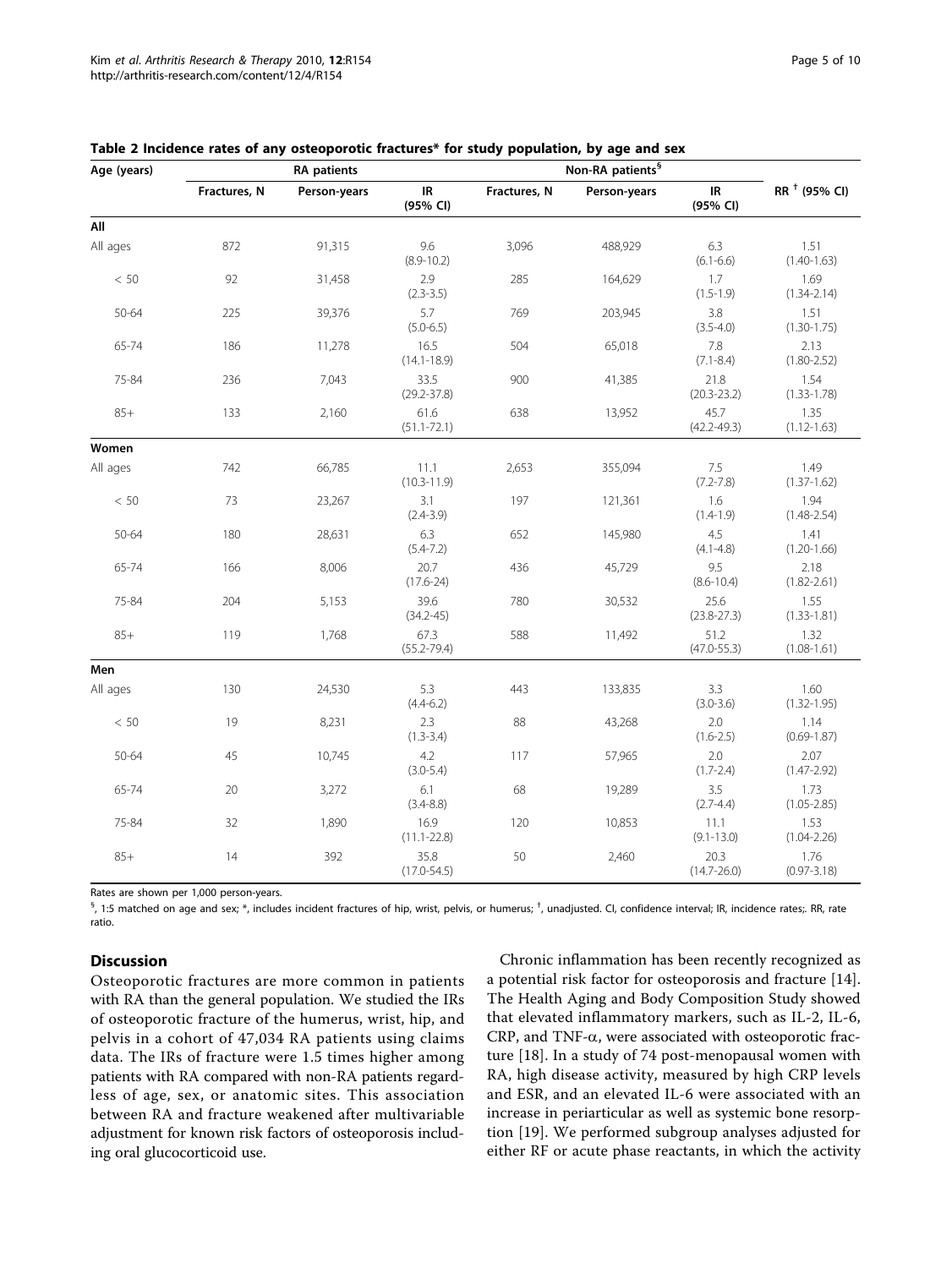| Anatomic site | <b>RA</b> patients |              |                         | Non-RA patients <sup>§</sup> |              |                                               |                         |
|---------------|--------------------|--------------|-------------------------|------------------------------|--------------|-----------------------------------------------|-------------------------|
|               | Fractures, n       | Person-years | IR<br>(95% CI)          | Fractures, n                 | Person-years | $\ensuremath{\mathsf{IR}}\xspace$<br>(95% CI) | $RR^+$<br>(95% CI)      |
| All           |                    |              |                         |                              |              |                                               |                         |
| Wrist         | 234                | 92,167       | 2.5<br>$(2.2 - 2.9)$    | 1,088                        | 492,138      | 2.2<br>$(2.1 - 2.3)$                          | 1.15<br>$(1.0 - 1.32)$  |
| Humerus       | 143                | 92,326       | 1.6<br>$(1.3 - 1.8)$    | 498                          | 493,117      | 1.0<br>$(0.9 - 1.1)$                          | 1.53<br>$(1.27 - 1.84)$ |
| Hip           | 311                | 92,161       | 3.4<br>$(3-3.7)$        | 1,027                        | 492,569      | 2.1<br>$(2-2.2)$                              | 1.62<br>$(1.43 - 1.84)$ |
| Pelvis        | 304                | 92,100       | 3.3<br>$(2.9 - 5.7)$    | 804                          | 492,735      | 1.6<br>$(1.5 - 1.7)$                          | 2.02<br>$(1.77 - 2.30)$ |
| Any site      | 872                | 91,314       | 9.6<br>$(8.9 - 10.2)$   | 3,096                        | 488,929      | 6.3<br>$(6.1 - 6.6)$                          | 1.51<br>$(1.40 - 1.63)$ |
| Women         |                    |              |                         |                              |              |                                               |                         |
| Wrist         | 197                | 67,533       | 2.9<br>$(2.5 - 3.3)$    | 933                          | 357,899      | 2.6<br>$(2.4 - 2.8)$                          | 1.12<br>$(0.96 - 1.31)$ |
| Humerus       | 130                | 67,646       | 1.9<br>$(1.6 - 2.3)$    | 432                          | 358,719      | 1.2<br>$(1.1 - 1.3)$                          | 1.60<br>$(1.32 - 1.95)$ |
| Hip           | 253                | 67,535       | 3.8<br>$(3.3-4.2)$      | 873                          | 358,252      | 2.4<br>$(2.3 - 2.6)$                          | 1.54<br>$(1.34 - 1.77)$ |
| Pelvis        | 267                | 67,449       | 4.0<br>$(3.5 - 4.4)$    | 700                          | 358,388      | 2.0<br>$(1.8 - 2.1)$                          | 2.03<br>$(1.76 - 2.34)$ |
| Any site      | 742                | 66,785       | 11.1<br>$(10.3 - 11.9)$ | 2,653                        | 355,094      | 7.5<br>$(7.2 - 7.8)$                          | 1.49<br>$(1.37 - 1.62)$ |
| Men           |                    |              |                         |                              |              |                                               |                         |
| Wrist         | 37                 | 24,634       | 1.5<br>$(1.0 - 2.0)$    | 155                          | 134,239      | 1.2<br>$(1.0-1.3)$                            | 1.30<br>$(0.91 - 1.86)$ |
| Humerus       | 13                 | 24,680       | 0.5<br>$(0.2 - 0.8)$    | 66                           | 134,398      | 0.5<br>$(0.4 - 0.6)$                          | 1.08<br>$(0.60 - 1.96)$ |
| Hip           | 58                 | 24,626       | 2.4<br>$(1.8 - 3.0)$    | 154                          | 134,317      | 1.2<br>$(1.0-1.3)$                            | 2.05<br>$(1.52 - 2.77)$ |
| Pelvis        | 37                 | 24,651       | 1.5<br>$(1.0 - 2.0)$    | 104                          | 134,346      | 0.8<br>$(0.6 - 0.9)$                          | 1.95<br>$(1.34 - 2.84)$ |
| Any site      | 130                | 24,530       | 5.3<br>$(4.4 - 6.2)$    | 443                          | 133,835      | 3.3<br>$(3.0 - 3.6)$                          | 1.60<br>$(1.32 - 1.95)$ |

#### <span id="page-5-0"></span>Table 3 Incidence rates of fractures for study population, by anatomic site and sex

Rates are shown per 1,000 person-years. <sup>†</sup>, unadjusted. <sup>§</sup>, 1:5 matched on age and sex. CI, confidence interval; IR, incidence rates;. RR, rate ratio.

of RA or inflammation can be better, but not completely, taken into consideration. Both RF positivity and elevated acute phase reactant levels increased the risk of fracture but the association was not statistically significant. The association between oral glucocorticoid use and fracture risk remained increased among the subgroup of RA patients in whom these laboratory data were available. Nonetheless, our subgroup analyses might not have sufficient power to assess the independent association between these potential risk factors (i.e., RF, acute phase reactants, oral glucocorticoid use, and other medications) and fracture risks.

The recently developed World Health Organization fracture risk assessment tool, FRAX®, computes the 10 year probability of hip fracture or a major osteoporotic fracture, based on individual patient models that integrate the risks associated with BMD at the femoral neck as well as clinical risk factors such as age, sex, smoking status, use of glucocorticoids, history of osteoporosis and prior fall, and RA [[37](#page-8-0)]. Fracture risk related to RA independent of BMD (RR 1.73, 95% CI 0.94 to 3.20) incorporated in this tool is higher than our results (HR 1.26, 95% CI 1.15 to 1.38) [[38\]](#page-8-0). This difference is probably associated with baseline characteristics of study population and degree of confounding adjustment.

Several strengths of this study are worth noting. We examined a very large cohort of RA and non-RA patients in a population that is representative of the US commercially-insured population. Our multivariable Cox models were simultaneously adjusted for more than 20 risk factors of osteoporotic fracture. Various subgroup analyses enabled us to provide specific risks relative to age, sex, anatomic site, and laboratory results. Our results are consistent with a population-based study of 30,262 RA patients in the UK [\[9\]](#page-7-0). The authors noted that patients with RA had an increased risk of fracture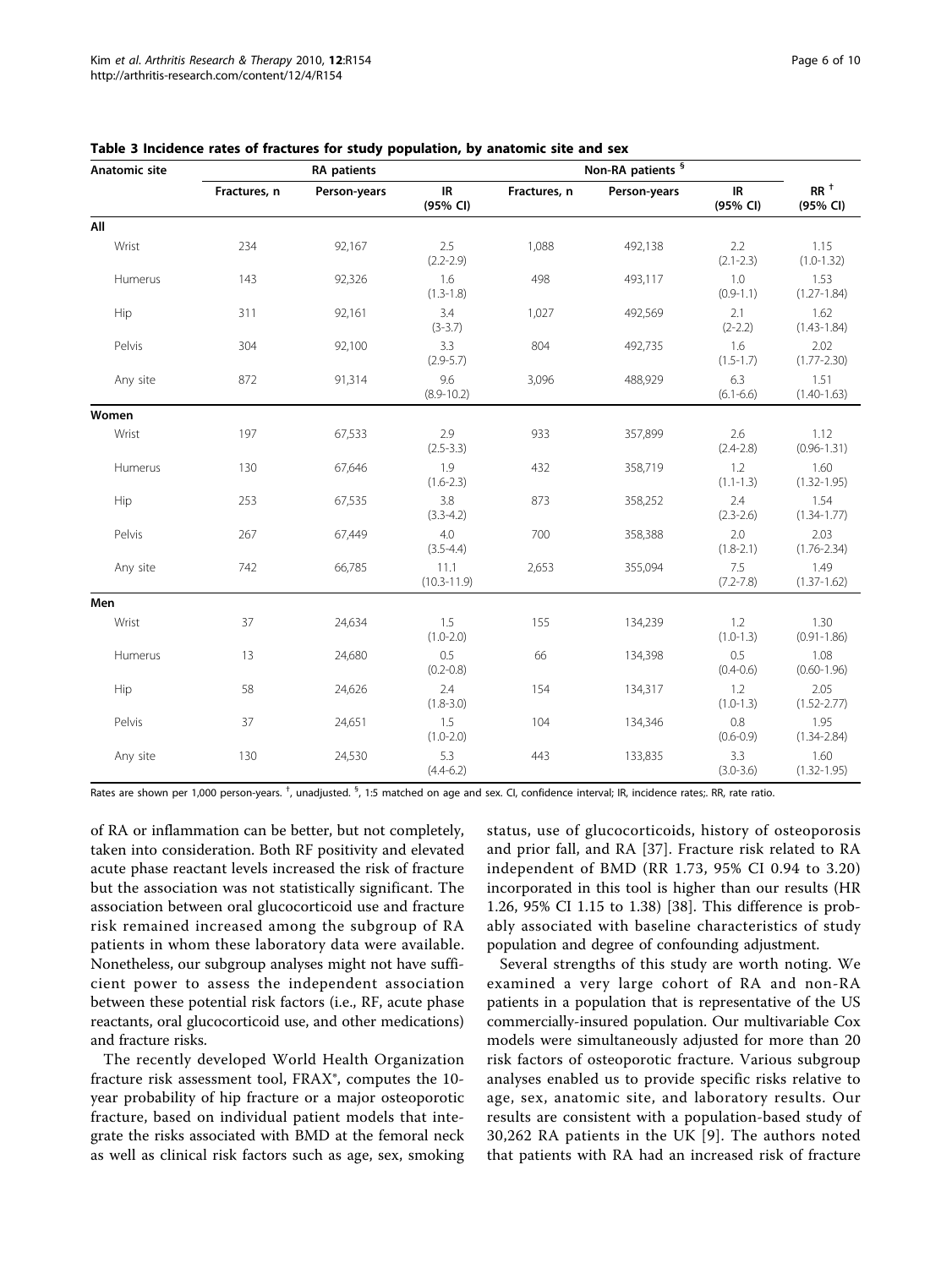<span id="page-6-0"></span>

compared with the non-RA patients (RR 1.5, 95% CI 1.4 to 1.6). Similar to our findings, the RR of fracture was highest for hip fracture and lowest for wrist.

There are, however, limitations to our study. First, this cohort study is likely to be subject to residual confounding by race, body mass index, calcium and vitamin D intake, frailty, and other unmeasured risk factors. Although we assessed variables potentially related to a future fracture using the data from the 12 months prior to the index date, this time period might not be long enough to capture all the information on potential confounders. We used both the comorbidity index and CIRAS scores to minimize the effect of such confounders. The comorbidity index has been widely used to measure comorbidity in various medical fields since its development [[33](#page-8-0),[39](#page-8-0)-[41\]](#page-8-0). Previous research showed moderate correlations between the CIRAS and a previously validated medical records-based index of severity [[35](#page-8-0)]. The substantial change in point estimates after multivariable adjustment indicates that further improved



adjustment may explain our findings. We also conducted additional analyses on a subgroup of RA patients, in whom laboratory data were available, to assess whether the severity of RA affects the risk of fracture, and observed an increased risk associated with positive RF and elevated acute phase reactants, although it was not statistically significant. The analyses of laboratory test results need to be interpreted with caution as ordering laboratory tests in clinical practice is not a random process but often related to the disease status. Second, there could be misclassification with the diagnoses of RA and osteoporotic fractures as we mainly relied on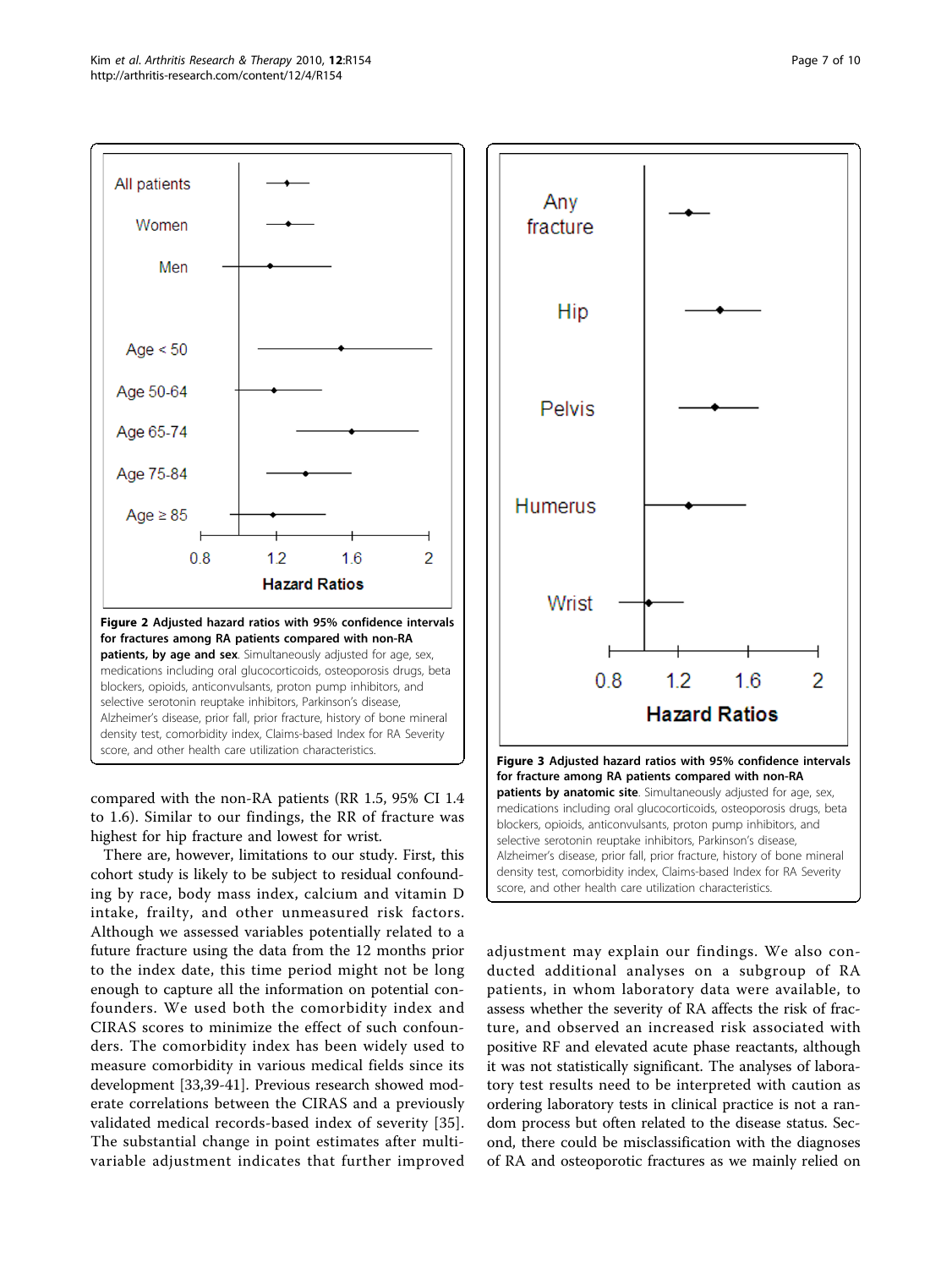<span id="page-7-0"></span>diagnosis and procedure codes to identify them. Both the ICD codes for RA and the ICD codes and/or procedure codes for fractures have been used in a number of studies [[32,42](#page-8-0)-[45\]](#page-8-0). Third, we relied on prescription dispensing records in the database to determine patients' drug exposures including oral glucocorticoids. It may not be the most accurate way to verify individuals' daily drug exposures, but it is still considered as one of the best ways to ascertain drug exposure status in nonexperimental settings [\[46\]](#page-8-0).

Finally, as true in most epidemiologic studies, patients were not randomly exposed to drugs in our study. Therefore, we cannot exclude the possibility of confounding by indication with regard to the effect of glucocorticoids on fracture risk in patients with RA. The detrimental effect of glucocorticoids on fracture might have been confounded if the drug was selectively given to patients with a higher degree of systemic inflammation and RA severity, and if the degree of systemic inflammation and the severity of RA correlated with the risk of fracture. Several studies recently reported a potentially beneficial effect of low-dose, short-term systemic glucocorticoids on BMD in RA due to its antiinflammatory effects [\[25,47](#page-8-0)[-49](#page-9-0)]. Although this study was not designed to address a potential role of disease-modifying anti-rheumatic drugs including  $TNF-\alpha$  inhibitors in the risk of osteoporotic fracture among RA patients, there is some evidence suggesting a beneficial effect of such drugs on bone loss [\[15,48](#page-8-0)[,50](#page-9-0)]. The exact effects of glucocorticoids or disease-modifying anti-rheumatic drugs on the risk of fractures in RA should be further studied.

## Conclusions

Our study found that patients with RA are at an increased risk of osteoporotic fractures across age groups, sex and various anatomic sites. An independent association between the use of oral glucocorticoids and fracture risk was confirmed. Future research that evaluates the effect of RA treatments on the risk of osteoporosis would be important.

# Additional material

[Additional file 1: D](http://www.biomedcentral.com/content/supplementary/ar3107-S1.DOC)efinition of fracture outcomes. A list of diagnosis and procedure codes to define fracture outcomes

[Additional file 2: A](http://www.biomedcentral.com/content/supplementary/ar3107-S2.DOC)djusted hazard ratios with 95% confidence intervals for any osteoporotic fractures. Adjusted hazard ratios (HR) with 95% confidence intervals (CI) for any osteoporotic fracture from a multivariable Cox proportional hazards model.

#### Abbreviations

BMD: bone mineral density; CI: confidence interval; CIRAS: Claims-based Index for RA Severity; CRP: C-reactive protein; ESR: erythrocyte sedimentation

rate; HIRD: HealthCore Integrated Research Database; HR: hazard ratio; ICD 9- CM: International Classification of Diseases, Ninth Revision, Clinical Modification; IR: incidence rate; RA: rheumatoid arthritis; RF: rheumatoid factor; RR: rate ratios; TNF: tumor necrosis factor.

#### Acknowledgements

This study was supported by the National Institutes of Health K24 (AR055989) grant. Dr Kim is supported by the National Institutes of Health (T32 AR 055885) grant. Dr Schneeweiss is principal investigator of the Brigham and Women's Hospital DEcIDE Center on Comparative Effectiveness Research, funded by the Agency for Healthcare Research and Quality, and of the Harvard-Brigham Drug Safety and Risk Management Research Contract, funded by the US Food and Drug Administration. Dr Schneeweiss is a paid member of scientific advisory boards for HealthCore and ii4sm and has received consulting fees from WHISCON, RTI Health Solutions, the Lewin Group, and HealthCore. S Schneeweiss received research grants from Pfizer, Inc. Dr Solomon is supported by the National Institutes of Health (K24 AR055989, P60 AR047782, R21 DE018750, and R01 AR056215) grants. Dr Solomon has received research support from Abbott Immunology, Amgen, and BMS.

#### Author details

<sup>1</sup> Division of Pharmacoepidemiology and Pharmacoeconomics, Department of Medicine, Brigham and Women's Hospital, 75 Francis Street, Boston, MA 02115, USA. <sup>2</sup> Division of Rheumatology, Immunology and Allergy Department of Medicine, Brigham and Women's Hospital, 75 Francis Street, Boston, MA 02115, USA. <sup>3</sup> HealthCore Inc., 800 Delaware Avenue, Wilmington, DE 19801, USA.

#### Authors' contributions

All authors participated in the study conception. SYK, SS, and DHS participated in the study design. SYK, SS, GWD, C-LC, KG, and DHS participated in data acquisition. SYS, SS, JL, and DHS participated in data analysis and interpretation. All authors participated in manuscript preparation and revision. All authors read and approved the final manuscript.

#### Competing interests

SY Kim, J Liu, GW Daniel, C-L Chang, and K Garneau declare that they have no competing interests. S Schneeweiss received research grants from Pfizer, Inc. DH Solomon received research grants from Abbot, BMS, Merck & Co., Inc. Novartis, and Amgen, Inc.

#### Received: 17 May 2010 Revised: 13 July 2010 Accepted: 3 August 2010 Published: 3 August 2010

#### References

- 1. Rasch EK, Hirsch R, Paulose-Ram R, Hochberg MC: Prevalence of rheumatoid arthritis in persons 60 years of age and older in the United States: Effect of different methods of case classification. Arthritis Rheum 2003, 48:917-926.
- 2. Michaud K, Wolfe F: Comorbidities in rheumatoid arthritis. Best Pract Res Clin Rheumatol 2007, 21:885-906.
- 3. Mikuls T, Saag K: Comorbidity in rheumatoid arthritis. Rheum Dis Clin North Am 2001, 27:283-303.
- 4. Hooyman J, Melton Lr, Nelson A, O'Fallon W, Riggs B: Fractures after rheumatoid arthritis. A population-based study. Arthritis Rheum 1984, 27:1353-1361.
- 5. Michel B, Bloch D, Wolfe F, Fries J: Fractures in rheumatoid arthritis: an evaluation of associated risk factors. J Rheumatol 1993, 20:1666-1669.
- 6. Michel B, Bloch D, Fries J: Predictors of fractures in early rheumatoid arthritis. J Rheumatol 1991, 18:804-808.
- 7. West S, Troutner J, Baker M, Place H: Sacral insufficiency fractures in rheumatoid arthritis. Spine (Phila Pa 1976) 1994, 19:2117-2121.
- 8. Lane N, Pressman A, Star V, Cummings S, Nevitt M: Rheumatoid arthritis and bone mineral density in elderly women. The Study of Osteoporotic Fractures Research Group. J Bone Miner Res 1995, 10:257-263.
- 9. van Staa T, Geusens P, Bijlsma J, Leufkens H, Cooper C: Clinical assessment of the long-term risk of fracture in patients with rheumatoid arthritis. Arthritis Rheum 2006, 54:3104-3112.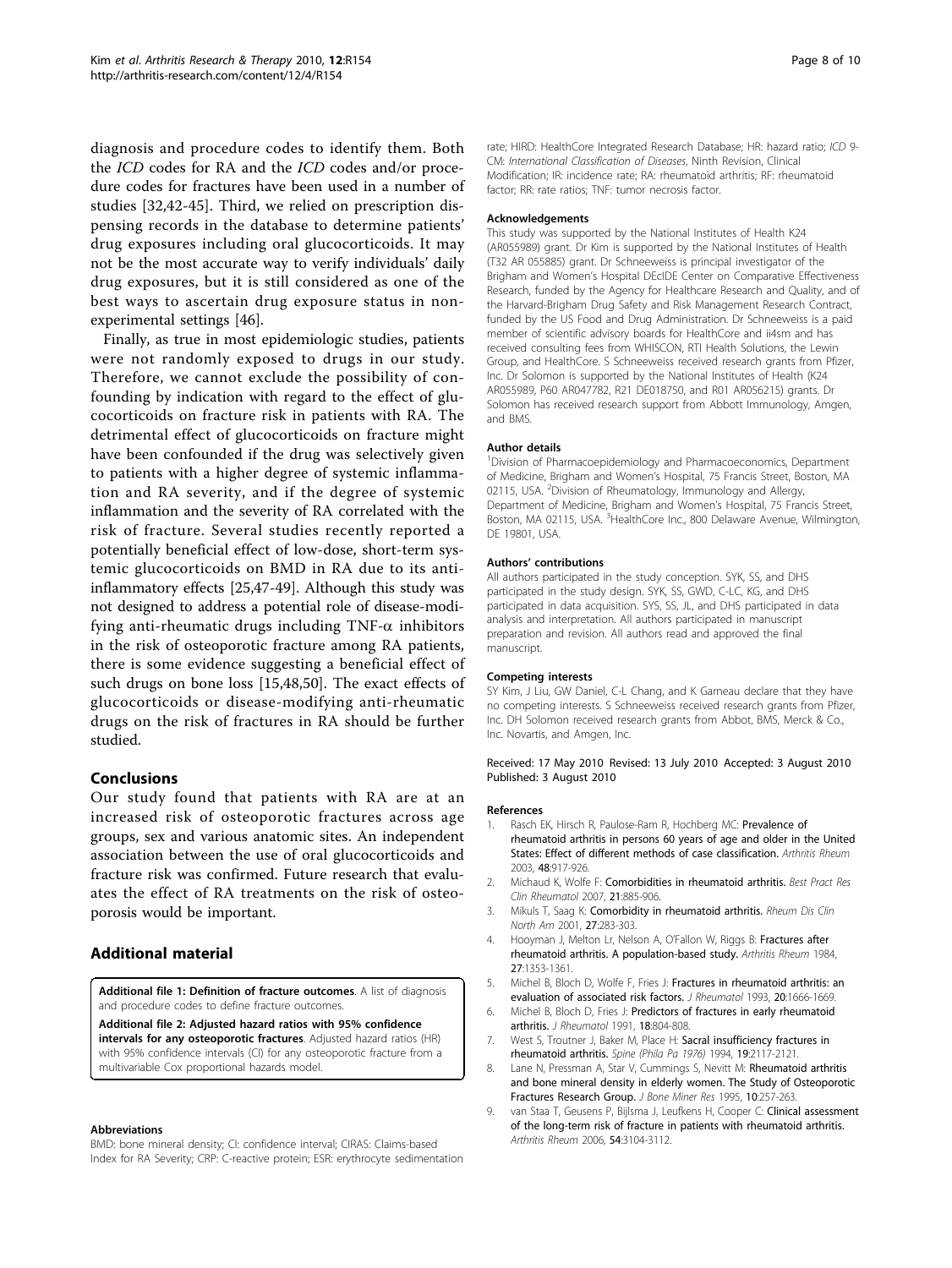- <span id="page-8-0"></span>10. Haugeberg G, Uhlig T, Falch J, Halse J, Kvien T: Bone mineral density and frequency of osteoporosis in female patients with rheumatoid arthritis: results from 394 patients in the Oslo County Rheumatoid Arthritis register. Arthritis Rheum 2000, 43:522-530.
- 11. Kröger H, Honkanen R, Saarikoski S, Alhava E: Decreased axial bone mineral density in perimenopausal women with rheumatoid arthritis–a population based study. Ann Rheum Dis 1994, 53:18-23.
- 12. Kinjo M, Setoguchi S, Solomon D: Bone mineral density in older adult patients with rheumatoid arthritis: an analysis of NHANES III. J Rheumatol 2007, 34:1971-1975.
- 13. Jilka R: Cytokines, bone remodeling, and estrogen deficiency: a 1998 update. Bone 1998, 23:75-81.
- 14. McLean R: Proinflammatory cytokines and osteoporosis. Curr Osteoporos Rep 2009, 7:134-139.
- 15. Barnabe C, Hanley D: Effect of tumor necrosis factor alpha inhibition on bone density and turnover markers in patients with rheumatoid arthritis and spondyloarthropathy. Semin Arthritis Rheum 2009, 39:116-122.
- 16. Maugeri D, Russo M, Franzé C, Motta V, Motta M, Destro G, Speciale S, Santangelo A, Panebianco P, Malaguarnera M: Correlations between Creactive protein, interleukin-6, tumor necrosis factor-alpha and body mass index during senile osteoporosis. Arch Gerontol Geriatr 1998, 27:159-163.
- 17. Ding C, Parameswaran V, Udayan R, Burgess J, Jones G; Circulating levels of inflammatory markers predict change in bone mineral density and resorption in older adults: a longitudinal study. J Clin Endocrinol Metab 2008, 93:1952-1958.
- 18. Cauley J, Danielson M, Boudreau R, Forrest K, Zmuda J, Pahor M, Tylavsky F, Cummings S, Harris T, Newman A, the Health ABC Study: Inflammatory markers and incident fracture risk in older men and women: the Health Aging and Body Composition Study. J Bone Miner Res 2007, 22:1088-1095.
- 19. Oelzner P, Schwabe A, Lehmann G, Eidner T, Franke S, Wolf G, Hein G: Significance of risk factors for osteoporosis is dependent on gender and menopause in rheumatoid arthritis. Rheumatol Int 2008, 28:1143-1150.
- 20. Koh J, Khang Y, Jung C, Bae S, Kim D, Chung Y, Kim G: Higher circulating hsCRP levels are associated with lower bone mineral density in healthy pre- and postmenopausal women: evidence for a link between systemic inflammation and osteoporosis. Osteoporos Int 2005, 16:1263-1271.
- 21. Nabipour I, Larijani B, Vahdat K, Assadi M, Jafari S, Ahmadi E, Movahed A, Moradhaseli F, Sanjdideh Z, Obeidi N, Amiri Z: Relationships among serum receptor of nuclear factor-kappaB ligand, osteoprotegerin, highsensitivity C-reactive protein, and bone mineral density in postmenopausal women: osteoimmunity versus osteoinflammatory. Menopause 2009, 16:950-955.
- 22. Nampei A, Hashimoto J, Koyanagi J, Ono T, Hashimoto H, Tsumaki N, Tomita T, Sugamoto K, Nishimoto N, Ochi T, Yoshikawa H: Characteristics of fracture and related factors in patients with rheumatoid arthritis. Mod Rheumatol 2008, 18:170-176.
- 23. Sinigaglia L, Nervetti A, Mela Q, Bianchi G, Del Puente A, Di Munno O, Frediani B, Cantatore F, Pellerito R, Bartolone S, La Montagna G, Adami S: A multicenter cross sectional study on bone mineral density in rheumatoid arthritis. Italian Study Group on Bone Mass in Rheumatoid Arthritis. J Rheumatol 2000, 27:2582-2589.
- 24. Kaz Kaz H, Johnson D, Kerry S, Chinappen U, Tweed K, Patel S: Fall-related risk factors and osteoporosis in women with rheumatoid arthritis. Rheumatology (Oxford) 2004, 43:1267-1271.
- 25. Korczowska I, Olewicz-Gawlik A, Trefler J, Hrycaj P, Krzysztof Łacki J: Does low-dose and short-term glucocorticoids treatment increase the risk of osteoporosis in rheumatoid arthritis female patients? Clin Rheumatol 2008, 27:565-572.
- 26. Coulson K, Reed G, Gilliam B, Kremer J, Pepmueller P: Factors influencing fracture risk, T score, and management of osteoporosis in patients with rheumatoid arthritis in the Consortium of Rheumatology Researchers of North America (CORRONA) registry. J Clin Rheumatol 2009, 15:155-160.
- 27. de Jong Z, Munneke M, Lems W, Zwinderman A, Kroon H, Pauwels E, Jansen A, Ronday K, Dijkmans B, Breedveld F, Vliet Vlieland TPHJ: Slowing of bone loss in patients with rheumatoid arthritis by long-term highintensity exercise: results of a randomized, controlled trial. Arthritis Rheum 2004, 50:1066-1076.
- 28. Cummings S, Nevitt M, Browner W, Stone K, Fox K, Ensrud K, Cauley J, Black D, Vogt T: Risk factors for hip fracture in white women. Study of Osteoporotic Fractures Research Group. N Engl J Med 1995, 332:767-773.
- 29. Dargent-Molina P, Favier F, Grandjean H, Baudoin C, Schott A, Hausherr E, Meunier P, Bréart G: Fall-related factors and risk of hip fracture: the EPIDOS prospective study. Lancet 1996, 348:145-149.
- 30. Durward G, Non Pugh C, Ogunremi L, Wills R, Cottee M, Patel S: Detection of risk of falling and hip fracture in women referred for bone densitometry. Lancet 1999, 354:220-221.
- 31. Leveille S, Jones R, Kiely D, Hausdorff J, Shmerling R, Guralnik J, Kiel D, Lipsitz L, Bean J: Chronic musculoskeletal pain and the occurrence of falls in an older population. JAMA 2009, 302:2214-2221.
- 32. Ray W, Griffin M, Fought R, Adams M: Identification of fractures from computerized Medicare files. J Clin Epidemiol 1992, 45:703-714.
- 33. Deyo R, Cherkin D, Ciol M: Adapting a clinical comorbidity index for use with ICD-9-CM administrative databases. J Clin Epidemiol 1992, 45:613-619.
- 34. Schneeweiss S, Seeger J, Maclure M, Wang P, Avorn J, Glynn R: Performance of comorbidity scores to control for confounding in epidemiologic studies using claims data. Am J Epidemiol 2001, 154:854-864.
- 35. Ting G, Schneeweiss S, Scranton R, Katz J, Weinblatt M, Young M, Avorn J, Solomon D: Development of a health care utilisation data-based index for rheumatoid arthritis severity: a preliminary study. Arthritis Res Ther 2008, 10:R95.
- 36. Rothman K, Greenland S, Lash T: Modern Epidemiology Philadelphia: Lippincott Williams & Wilkins, 3 2008.
- 37. Kanis J, McCloskey E, Johansson H, Oden A, Ström O, Borgström F: Development and use of FRAX in osteoporosis. Osteoporos Int 2010, 21: S407-413.
- 38. Kanis J, Borgstrom F, De Laet C, Johansson H, Johnell O, Jonsson B, Oden A, Zethraeus N, Pfleger B, Khaltaev N: Assessment of fracture risk. Osteoporos Int 2005, 16:581-589.
- 39. Charlson M, Pompei P, Ales K, MacKenzie C: A new method of classifying prognostic comorbidity in longitudinal studies: development and validation. *J Chronic Dis* 1987, 40:373-383.
- 40. de Groot V, Beckerman H, Lankhorst G, Bouter L: How to measure comorbidity. a critical review of available methods. J Clin Epidemiol 2003, 56:221-229.
- 41. Needham D, Scales D, Laupacis A, Pronovost P: A systematic review of the Charlson comorbidity index using Canadian administrative databases: a perspective on risk adjustment in critical care research. J Crit Care 2005, 20:12-19.
- 42. Khurana R, Wolf R, Berney S, Caldito G, Hayat S, Berney S: Risk of development of lung cancer is increased in patients with rheumatoid arthritis: a large case control study in US veterans. *J Rheumatol* 2008, 35:1704-1708.
- 43. Setoguchi S, Schneeweiss S, Avorn J, Katz J, Weinblatt M, Levin R, Solomon D: Tumor necrosis factor-alpha antagonist use and heart failure in elderly patients with rheumatoid arthritis. Am Heart J 2008, 156:336-341.
- 44. Solomon D, Avorn J, Katz J, Weinblatt M, Setoguchi S, Levin R, Schneeweiss S: Immunosuppressive medications and hospitalization for cardiovascular events in patients with rheumatoid arthritis. Arthritis Rheum 2006, 54:3790-3798.
- 45. Ziadé N, Jougla E, Coste J: Using vital statistics to estimate the population-level impact of osteoporotic fractures on mortality based on death certificates, with an application to France (2000-2004). BMC Public Health 2009, 9:344.
- 46. Schneeweiss S, Avorn J: A review of uses of health care utilization databases for epidemiologic research on therapeutics. J Clin Epidemiol 2005, 58:323-337.
- 47. Engvall I, Svensson B, Tengstrand B, Brismar K, Hafström I, BARFOT Study Group: Impact of low-dose prednisolone on bone synthesis and resorption in early rheumatoid arthritis: experiences from a two-year randomized study. Arthritis Res Ther 2008, 10:R128.
- 48. Wijbrandts C, Klaasen R, Dijkgraaf M, Gerlag D, van Eck-Smit B, Tak P: Bone mineral density in rheumatoid arthritis patients 1 year after adalimumab therapy: arrest of bone loss. Ann Rheum Dis 2009, 68:373-376.